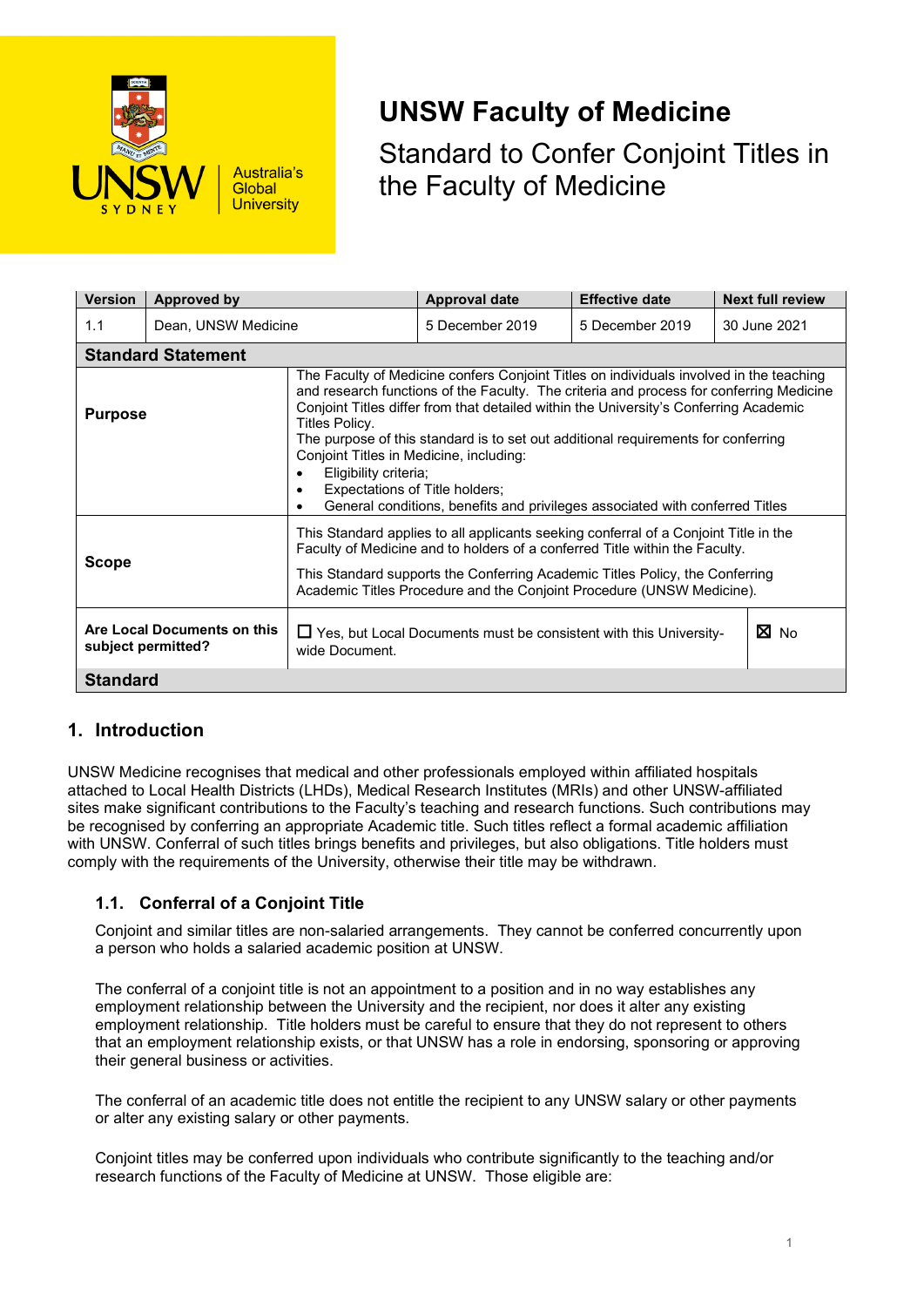- Employees of Medical Research Institutes that have a formal affiliation agreement with UNSW;
- Employees of teaching hospitals, Local Health Districts and other bodies that are affiliated agreement with UNSW.

Conjoint title holders are expected to make significant contributions in teaching and/or research to the School/Centre/Institute/MRI/Faculty, consistent with the requirements for such activities set by the University through the relevant Head (or delegate). See the accompanying matrix for the criteria to be used in judging the significance of such contributions.

Social engagement, global impact and leadership activities may strengthen an application, but do not themselves suffice without significant contribution to teaching and/or research. Individuals seeking a conferred title in such circumstances should refer to the University's *Conferring Academic Titles Policy.*

The matrix also sets out the criteria to determine the appropriate conferred title. The Faculty of Medicine reserves the right to offer a conferred title different to that applied for, based on its assessment of the application.

#### **1.2. Use of Titles, and Expectations**

When using the conferred title, the full title, including the word *Conjoint*, *must* be used. The appropriate format for the use of the title is set out in *The Conferring of Medicine Conjoint Titles - Procedure*. The conferred title must not be used in a way which is misleading or deceptive, or likely to mislead or deceive. In particular, use of the Title must not involve a false or misleading representation as to any factual matter – for example, a representation that the Title holder is an employee or agent of UNSW, that the Title holder is carrying on business with or for UNSW, or that UNSW endorses, backs, approves or sponsors the business or activities of the Title holder. The conferred title may only be used for the duration of the conferral (which is set out in the conferral letter).

Title holders must include their UNSW conferred title on publications. The title may be used in addition to their other affiliations.

Title holders are required to obtain an Open Researcher and Contributor ID (ORCID) and regularly review the Annual Research Outputs Collection (AROC) for publications.

Title holders are responsible for notifying their School/Centre/Institute of any changes in their external paid/substantive employment status, employer, or professional circumstances. The Conferral of Titles Procedure (UNSW Medicine) sets out other matters that a Title holder must notify to their School/Centre/Institute.

Title holders are responsible for providing UNSW with current contact details.

A UNSW email address will be allocated to each Title holder and will be used for all formal correspondence. It is the responsibility of title holders to ensure this email address is accessed regularly or forwarded reliably to a different email account.

#### **1.3. Duration of Conferral Arrangements**

All Conjoint Titles shall be for a defined term, after which all access, benefits and privileges will be withdrawn unless the Title holder submits an application for renewal. The defined term will not exceed the duration of the Title holder's employment or other contractual agreement with an affiliated LHD/MRI.

Subject to the term of any external employment, the usual durations of conferred titles are as follows:

- Conjoint Associate Lecturer 1 Year
- Conjoint Lecturer 3 Years
- Conjoint Senior Lecturer 3 Years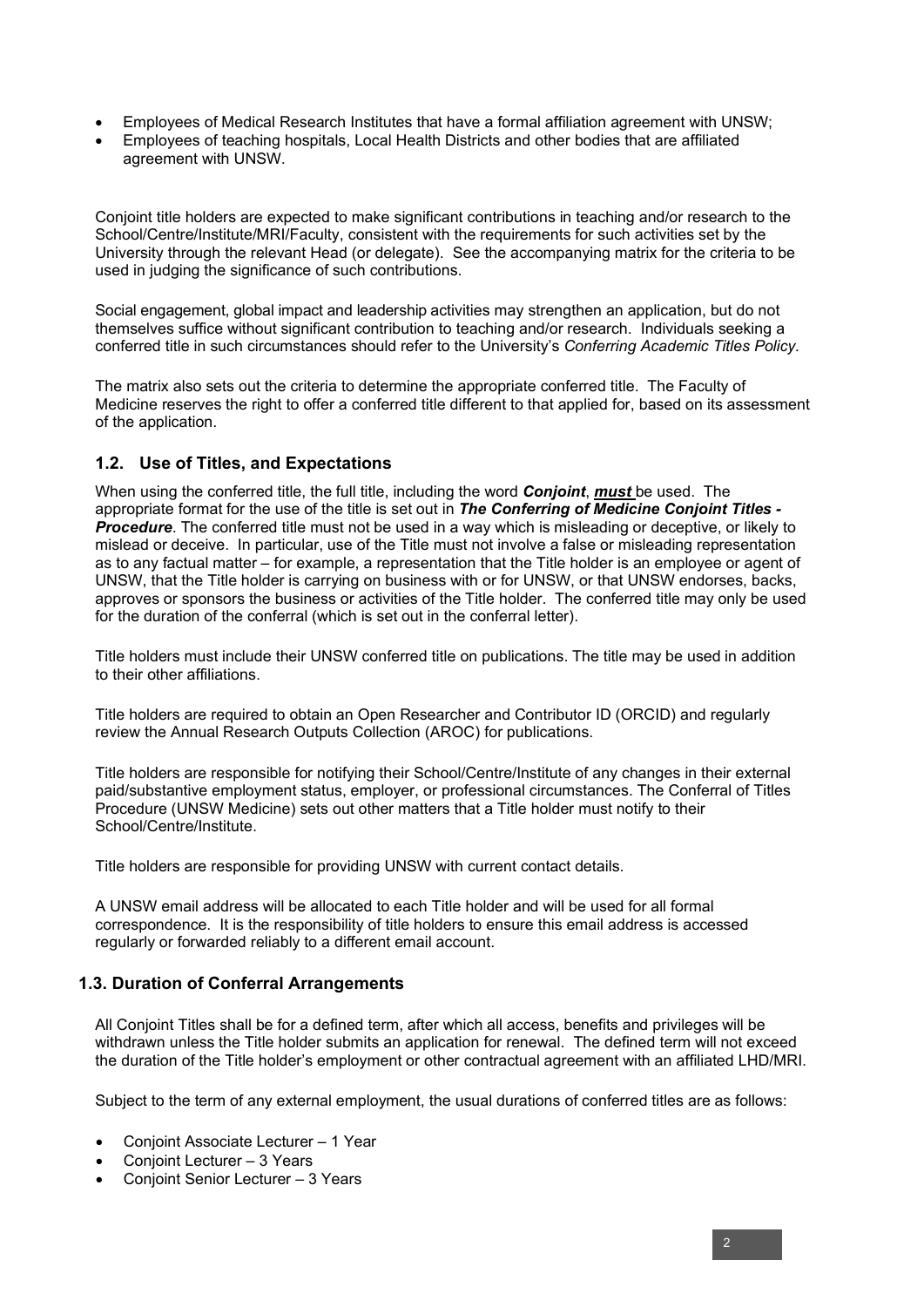- Conjoint Associate Professor 5 Years
- Conjoint Professor 5 Years

The duration of a conferred title may be altered with the approval of the Dean of UNSW Medicine, or appropriate delegate.

#### **1.4. Withdrawal of a Conferred Title**

The University at its discretion may withdraw a Conferred Title and associated privileges at any time.

The reasons for the withdrawal of a Conferred Title may include but are not limited to:

- Failing to make a satisfactory contribution, such as no longer contributing significantly to the teaching and/or research activities of the School;
- Engaging in conduct which has an adverse impact on the University or its reputation;
- Acting in a manner which is inconsistent with the strategic priorities of the University;
- Misuse of the conferred title or other non-compliance with the requirements of this Standard, or the Conferral of Titles Procedure (UNSW Medicine), or the UNSW Academic Titles Policy or the UNSW Academic Titles Procedure;
- A material change in or cessation of, the title holder's employment or other contractual status, for example with an affiliated LHD/MRI.

The above list is non-exhaustive.

### **2. Supervision and Conferred Title Holders**

All conferred title holders must report directly to a UNSW employee, typically the Head of the host School/Centre/Institute. Conferred title holders are not permitted to be the supervisor of UNSW employees or other conferred title holders. A conferred title holder has no delegation of authority to act on behalf of UNSW and must not enter into contracts or otherwise incur any debt or liability in UNSW's name or on UNSW's behalf. In certain circumstances a Conjoint Title holder may act as a Notional Supervisor for the purpose of day to day activities.

### **3. Benefits and Privileges**

Conjoint title holders may be granted access to a number of benefits and privileges and availability may be determined on a case by case basis, including:

- Use of the conferred Title in accordance with this Standard and the Conferral of Title Procedure UNSW Medicine
- Access to a UNSW email address i.e. name@unsw.edu.au
- Access to various computer programs through UNSW site licences including antivirus software
- Access to academic pricing on certain products including computer software and hardware purchased for non-commercial purposes
- Access to development opportunities in educational practice offered by the Faculty and **University**
- Access to a UNSW Outreach Librarian; access to bibliographic research assistance and access to over 2.7 million items through the UNSW Library
- Access to Search First the electronic gateway to the UNSW e-journal collections, currently over 23,000 titles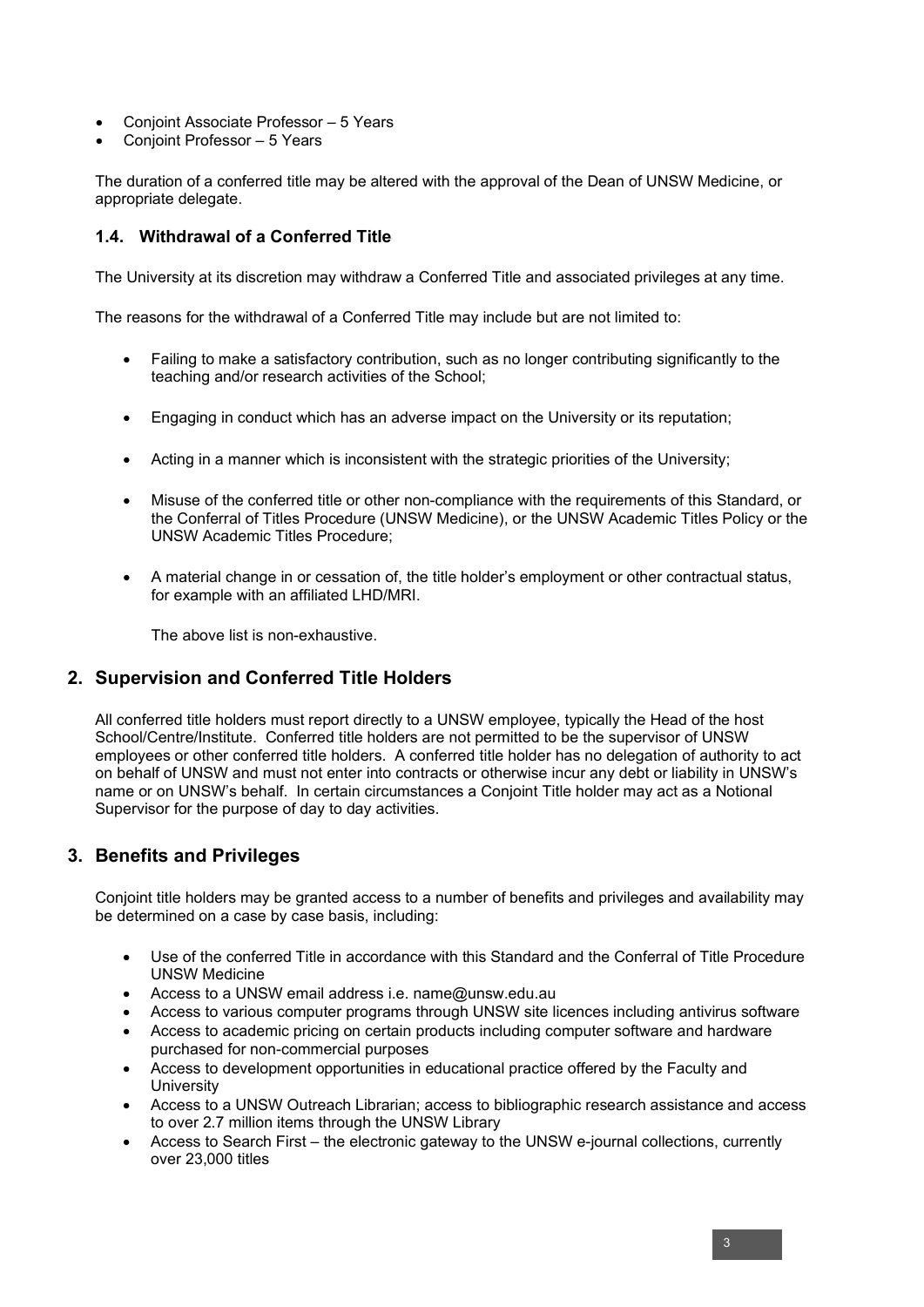- Access to UNSW Grants Management Office, Research Strategy Office and Faculty expertise when applying for grants with research funding bodies
- Eligibility for various Faculty and University research grants and contracts
- Access to UNSW research facilities
- Access to research development opportunities and research workshops e.g. through the Research Development Unit, including opportunities for Early Career Researchers as appropriate
- Opportunity to host a public research profile on UNSW's Research Gateway
- Access to the University's Ethics Committee, Research Ethics and Compliance support and Research Integrity Advisors
- Access to BORIS, the UNSW research metrics system
- Opportunities to supervise Higher Degree Research candidates, Honours and Independent Learning Program candidates
- Eligibility for certain teaching and research awards
- Access to Learning and Teaching Forums and Workshops
- Access to certain UNSW professional development activities
- Opportunities to participate in School/Faculty meetings, committees and other activities
- Access to the UNSW Division of Philanthropy, including training and support
- Access to discounts on a range of other products and services using UNSW negotiated rates including restaurants, airline lounge programs, gift vouchers and travel

## **4. Local Health District and Other Partner Expectations**

UNSW recognises that Conjoint titles are frequently conferred upon individuals who hold concurrent clinical privileges in affiliated Hospitals. Our affiliates, including hospitals and Local Health Districts, strongly support staff undertaking research and teaching as part of their professional activities and their affiliation with UNSW, but also expect those title holders to fulfil their clinical and other appropriate responsibilities.

UNSW is committed to working with Local Health Districts and other hospital and health organisations to ensure optimal delivery of research, teaching and clinical activities. UNSW undertakes to adopt a shared model of accountability, responsibility and transparency with respect to the conduct and activities and oversight of its conferred title holders. Accordingly, the appropriate staff at each affiliated institution will be notified by UNSW of conferrals of conjoint titles on staff of that institution, and of any changes in such conferrals.

| <b>Version</b>                                       | Approved by         |                                                                                                                                          | <b>Approval date</b> | <b>Effective date</b> | <b>Next full review</b> |  |
|------------------------------------------------------|---------------------|------------------------------------------------------------------------------------------------------------------------------------------|----------------------|-----------------------|-------------------------|--|
| 1.0                                                  | Dean, UNSW Medicine |                                                                                                                                          | 5 December 2019      | 5 December 2019       | 30 June 2021            |  |
| <b>Accountabilities</b>                              |                     |                                                                                                                                          |                      |                       |                         |  |
| <b>Responsible Officer</b>                           |                     | Senior Vice Dean (Clinical Affairs), Faculty of Medicine                                                                                 |                      |                       |                         |  |
| <b>Contact Officer</b>                               |                     | Senior Vice Dean (Clinical Affairs), Faculty of Medicine                                                                                 |                      |                       |                         |  |
| <b>Supporting Information</b>                        |                     |                                                                                                                                          |                      |                       |                         |  |
| <b>Legislative Compliance</b>                        |                     | This Local Document supports the University's compliance with the following legislation:<br>University of New South Wales Act 1989 (NSW) |                      |                       |                         |  |
| <b>Parent Document</b><br>(University-wide Document) |                     | https://www.gs.unsw.edu.au/policy/documents/conferringacademictitlespolicy.pdf                                                           |                      |                       |                         |  |
| <b>Supporting Documents</b>                          |                     | www.med.unsw.edu.au/Conjoints                                                                                                            |                      |                       |                         |  |